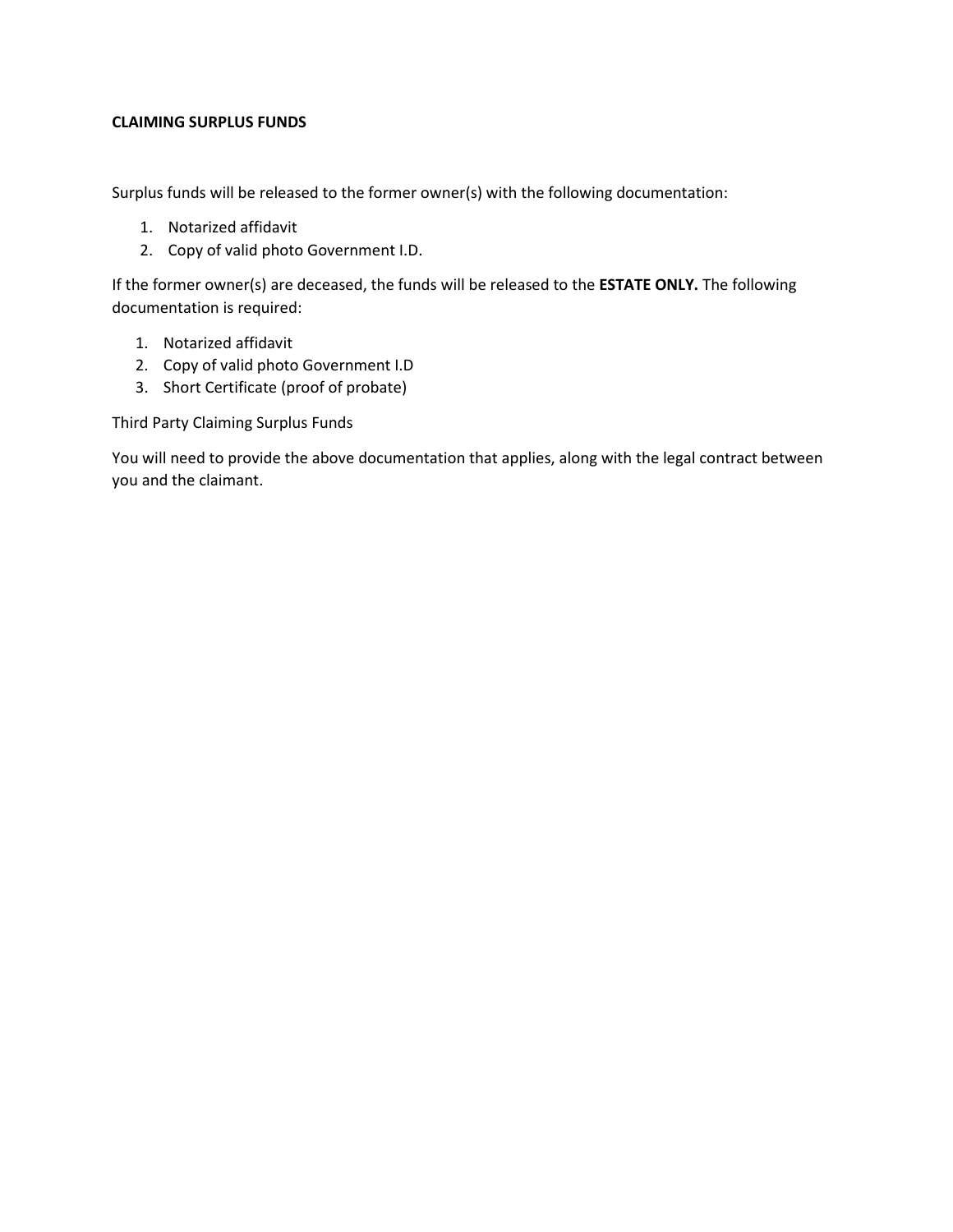## **Montgomery County Tax Claim Bureau**

## **Sale Disbursement Check Register**

6/6/2022

| Parcel           | <b>Sale</b>               | Payee                                    | Check #   | <b>Issue Date</b> | Cashed Y/N/V | <b>Amount</b> |
|------------------|---------------------------|------------------------------------------|-----------|-------------------|--------------|---------------|
| 13-00-03808-00-4 | 2016 Judicial Sale        | THEMAN PROPERTIES LLC                    |           | 6/23/2017         |              | \$4,181.83    |
| 13-00-03960-00-5 | 2016 Judicial Sale        | THEMAN PROPERTIES LLC                    | 6/23/2017 |                   | \$24,883.87  |               |
| 23-00-01210-00-9 | 2016 Upset Sale           | SUSAN HERBERT TRUSKOWSKY                 |           | 6/30/2017         |              | \$7,238.73    |
| 13-00-13248-00-5 | 2017 April Judicial Sale  | CARLANTONIO MARIO & CATHERINE MARTELLO   |           | 4/20/2018         |              | \$836.67      |
| 13-00-24108-00-8 | 2017 April Judicial Sale  | <b>SMALLS CARRIE</b>                     |           | 4/20/2018         |              | \$2,484.97    |
| 53-00-03918-53-8 | 2017 April Judicial Sale  | NESHAMINY HOLDING CORP                   |           | 4/20/2018         |              | \$100.95      |
| 13-00-01428-00-8 | 2017 Continued Upset Sale | <b>BUTLER EVA</b>                        |           | 10/26/2018        |              | \$3,633.92    |
| 60-00-01198-01-1 | 2017 Continued Upset Sale | RONNIE G & LESLIE D WINBERRY             |           | 10/26/2018        |              | \$1,446.47    |
| 63-00-04864-42-8 | 2017 Continued Upset Sale | DERAVEDISIAN SONIA                       |           | 10/26/2018        |              | \$1,493.38    |
| 13-00-10852-00-7 | 2017 Judicial Sale        | FORD ROBERT E & REGINA T                 |           | 11/15/2019        |              | \$15,439.13   |
| 10-00-04694-48-9 | 2017 Upset Sale           | SANTARELLI MARIO                         |           | 6/21/2018         |              | \$11,427.74   |
| 36-00-02983-00-5 | 2017 Upset Sale           | DISTEFANO LOUIS D & CATHERINE A          |           | 6/21/2018         |              | \$7,634.95    |
| 53-00-09660-00-7 | 2017 Upset Sale           | <b>STRAKA PAUL J &amp; NANCY MAE</b>     |           | 6/21/2018         |              | \$5,660.24    |
| 53-00-09664-00-3 | 2017 Upset Sale           | STRAKA PAUL J & NANCY MAE                |           | 6/21/2018         |              | \$36,131.89   |
| 58-00-13966-00-7 | 2017 Upset Sale           | <b>HEMMIG LEON &amp; PAULINE</b>         |           | 6/21/2018         |              | \$65,150.70   |
| 13-00-23152-00-1 | 2018 Judicial Sale        | TEN O NINE INC                           |           | 9/20/2019         |              | \$4,268.37    |
| 13-00-24260-00-9 | 2018 Judicial Sale        | <b>SCARLETT LAWRENCE O &amp; JOYCE L</b> |           | 9/20/2019         |              | \$11,573.55   |
| 13-00-36660-00-2 | 2018 Judicial Sale        | ULMER JOSEPH D                           |           | 9/20/2019         |              | \$12,528.09   |
| 37-00-01360-00-7 | 2018 Judicial Sale        | <b>DOURIS CHRISTINA</b>                  |           | 9/20/2019         |              | \$2,614.42    |
| 52-00-13777-00-4 | 2018 Judicial Sale        | DUSENBURY DELWIN B & BARBARA D REV       |           | 9/20/2019         |              | \$91,495.91   |
| 04-00-00025-00-7 | 2018 Upset Sale           | HARLEYSVILLE NATIONAL BANK & TRUST CO    |           | 2/21/2020         |              | \$3,055.19    |
| 11-00-00208-00-6 | 2018 Upset Sale           | YOHEY JOHN                               |           | 2/21/2020         |              | \$21,537.12   |
| 13-00-26432-00-6 | 2018 Upset Sale           | <b>HATTIE WILLIAMS</b>                   |           | 2/21/2020         |              | \$1,338.46    |
| 13-00-32560-00-7 | 2018 Upset Sale           | EL CONCEPT LLC                           |           | 2/21/2020         |              | \$2,010.81    |
| 13-00-34712-00-6 | 2018 Upset Sale           | NICOLAS AGOUSSETHA & DELPHIN FRANTZ J    |           | 2/21/2020         |              | \$1,069.60    |
| 16-00-29964-00-8 | 2018 Upset Sale           | <b>WARREN BIRCH</b>                      |           | 4/17/2020         |              | \$2,408.04    |
| 19-00-03876-00-2 | 2018 Upset Sale           | <b>COLLOPY JOHN E &amp; BONNIE M</b>     |           | 2/21/2020         |              | \$15,003.47   |
| 30-00-22404-00-3 | 2018 Upset Sale           | ROBERT B JONES & MARY LOUISE PERRY       |           | 2/21/2020         |              | \$67,102.91   |
| 33-00-06322-00-8 | 2018 Upset Sale           | MILLER JOHN J JR                         |           | 2/21/2020         |              | \$23,368.13   |
| 16-00-19172-00-9 | 2019 Judicial Sale        | MILDRED M RUFFIN                         |           | 4/23/2021         |              | \$272.62      |
| 13-00-13176-00-5 | 2019 Upset Sale           | MICHAEL F ZIELINSKI                      |           | 5/21/2021         |              | \$2,150.55    |
| 13-00-19564-00-7 | 2019 Upset Sale           | JUAN CALLEJA & AUSENCIA ANAYA            |           | 5/21/2021         |              | \$23,692.93   |
| 13-00-30912-00-8 | 2019 Upset Sale           | FREEDOM CREDIT UNION                     | 1596565   | 5/21/2021         |              | \$668.36      |
| 21-00-00972-00-6 | 2019 Upset Sale           | ANGELO & JOAN PULLI                      |           | 5/21/2021         |              | \$46,141.95   |
| 30-00-19104-00-9 | 2019 Upset Sale           | DARNETTA L BROWN                         |           | 5/21/2021         |              | \$14,297.45   |
| 30-00-54668-00-4 | 2019 Upset Sale           | JAMES & CHRISTINE TWYMAN                 |           | 5/21/2021         |              | \$11,586.00   |
| 38-00-02389-00-3 | 2019 Upset Sale           | <b>GEORGE SOWERS</b>                     |           | 5/21/2021         |              | \$12,044.05   |
| 49-00-04110-03-5 | 2019 Upset Sale           | <b>CHARLES L MOLES</b>                   |           | 5/21/2021         |              | \$568.26      |
| 59-00-17332-00-6 | 2019 Upset Sale           | <b>CHARLES E HOWARD &amp; CLARA E</b>    |           | 8/6/2021          |              | \$80,791.16   |